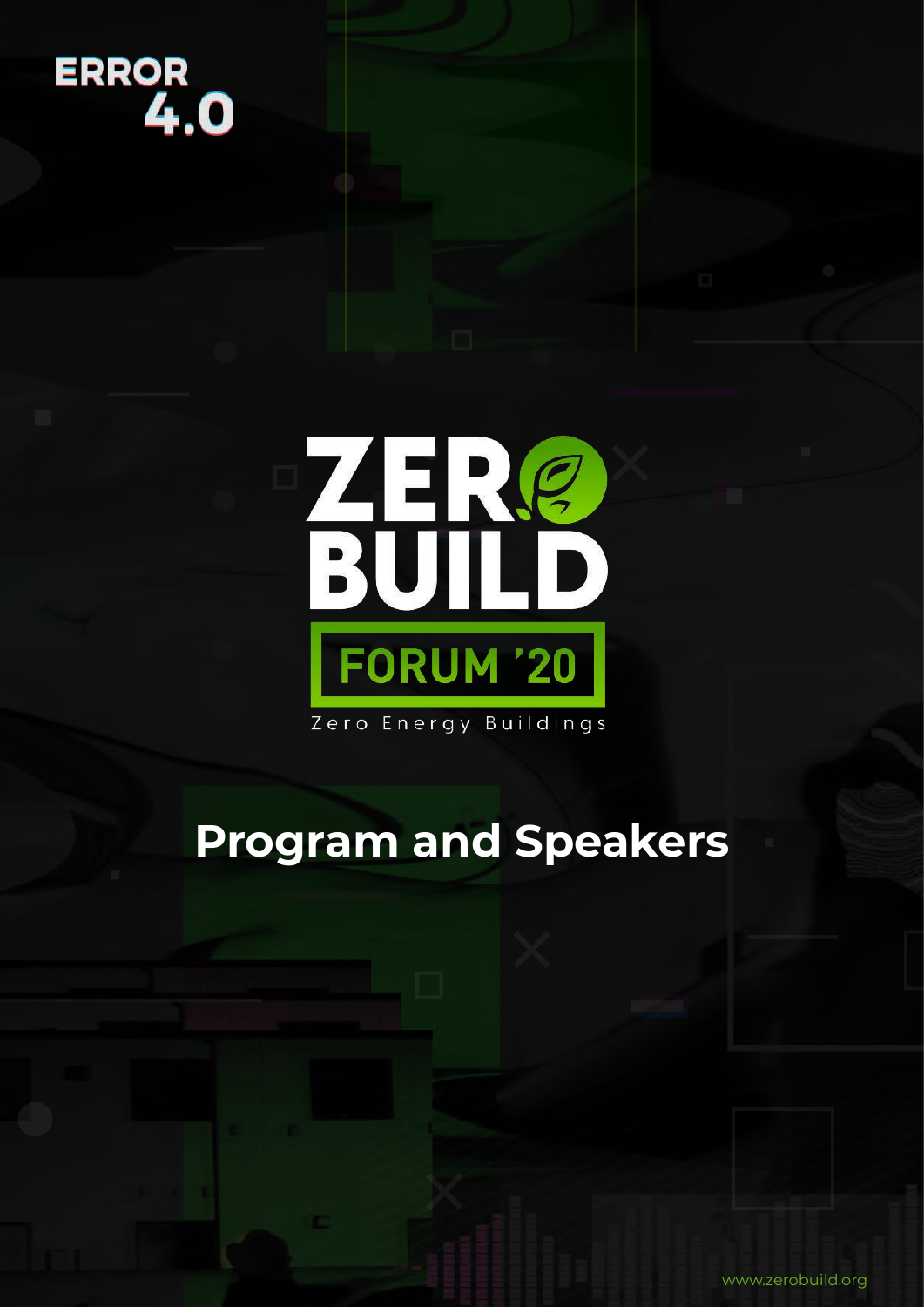

### September 23, 2020 **Wednesday**

#### **Session 111** Time: **10.00 am Opening Ceremony**



#### **Prof. Serdar Ulubeyli** - Turkey

Member of International Board, ZeroBuild Forum Head of Chair, Bülent Ecevit University Department of Civil Engineering Moderator



#### **Victoria Burrows** - United Kingdom (UK)

Director, Advancing Net Zero, World Green Building Council



#### **Seda Müftüoğlu Güleç, MSc Arch.** - Turkey Member of Organization Committee, ZeroBuild Forum

President of Board SEPEV / Zero Energy and Passive House Association of Turkey Opening Speech



#### **Orhan Turan** - Turkey

Member of Advisory Board, ZeroBuild Forum President of Board TÜRKONFED / Turkish Enterprise and Business Confederation Opening Speech



#### **Vlasios Oikonomou, PhD** - Netherlands Managing Director, IEECP / Institute for European Energy and Climate Policy Opening Speech



#### **Assoc. Prof. İdil Ayçam** - Turkey Member of Designers Board, ZeroBuild Forum Gazi University Department of Architecture



**Prof. Arild Gustavsen** - Norway Member of International Honoraray Board, ZeroBuild Forum Director of ZEB Research Centre Norwegian University of Science and Technology

Neighborhoods, Possibilities and Challenges

#### International Sessions



#### **Yasemin Somuncu** - Turkey





**Session 112** Time: **12.00 am**

#### **Hicham Lahmidi, PhD** - France

Head of Energy, Environment & Combustion Department, The National Metrology and Testing Laboratory French Roadmap to reach Positive Energy Buildings and

#### Time: **11.00 am 2050 Energy Efficiency Roadmap of Countries**

#### **Avni Sfishta, PhD** - Kosovo

Energy Efficiency and Renewable Energy Expert Team Leader of "Kosovo Energy Efficiency Project", GIZ nZEB Contribution to meet National Targets set by Integrated National Energy and Climate Plans 2021/2030 with perspective 2040/2050



**Stefanos Pallantzas, MSc** - Greece President of the Board of Directors, Hellenic Passive House Institute Zero Energy Buildings Roadshow: Energy Efficiency around the Corner

#### Turkey Sessions

**Session 121**

**Atalay Özdayı** - Turkey General Manager, Baumit Turkey Moderator

**Sustainable Economy and Future of Business**

**Hakan Güldağ** - Turkey Journalist, President of Board, Dünya Newspaper Panel Speech



**Ebru Dildar Edin** - Turkey Executive Vice President Corporate, Investment Banking and Global Markets, Garanti BBVA Panel Speech



**Merve Erdil** - Turkey Media Relations Officer, IEA / International Energy Agency Panel Speech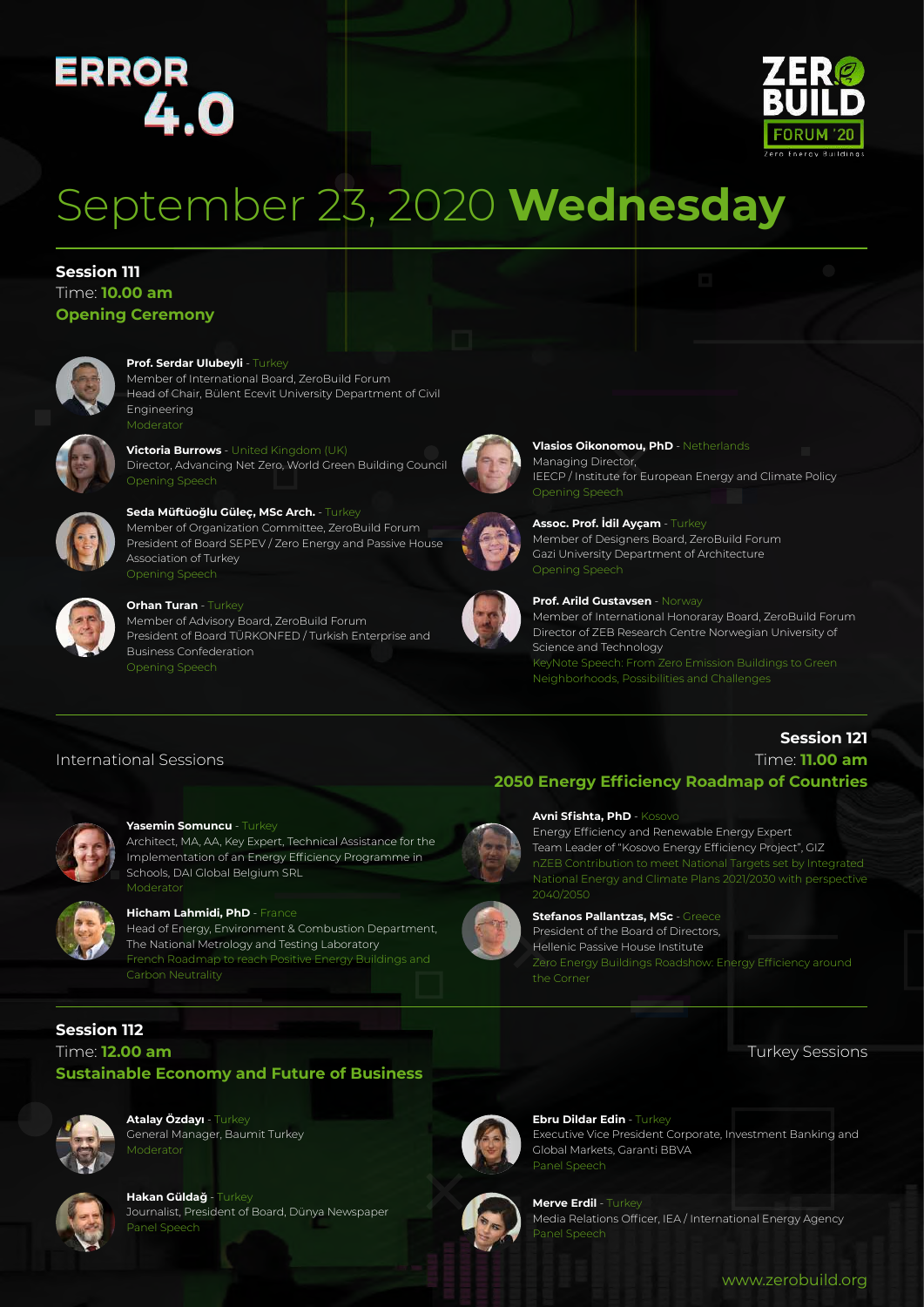

**Session 122** Time: **13.00 pm**

**Case Studies: Energy Efficient Buildings**

Austria's First Passive House Plus Student Dormitory In Vienna

Austria's First Passive House Plus Student Dormitory In Vienna

### September 23, 2020 **Wednesday**

#### International Sessions



**Prof. Senem Zeybekoğlu Sadri** Director, ECODEMIA Tutor, Girne American University Moderator



**Seda Temizer Yöntem** - Turkey Architectural Group Manager, Eko Denge

#### **Session 113** Time: **14.00 pm Financing Energy Efficiency in Buildings**



**Şeref Oğuz** - Turkey Journalist, Chairman of Editorial Board, Dünya Newspaper Moderato



**Murat Sarıoğlu, PhD** - Turkey Managing Director, Stantec Moderato



**Murat Ateş** - Turkey Sales Manager, AkLease Panel Speech

**DI Martina Feirer** - Austria Partner, aap.architekten ZT-GmbH

**DI Alexandra Frankel** - Austria Partner, aap.architekten ZT-GmbH

#### International Sessions



**Alper Doğruer** - Turkey Turkey Commercial Director, Ravago Building Solutions **Moderator** 



**Prof. Chihiro Shimizu** - Japan University of Tokyo What Is The Economic Value Of Green? Case Of Green Building In Tokyo?

Turkey Sessions

#### Time: **15.00 pm Economics of Zero Energy Buildings**

**Session 123**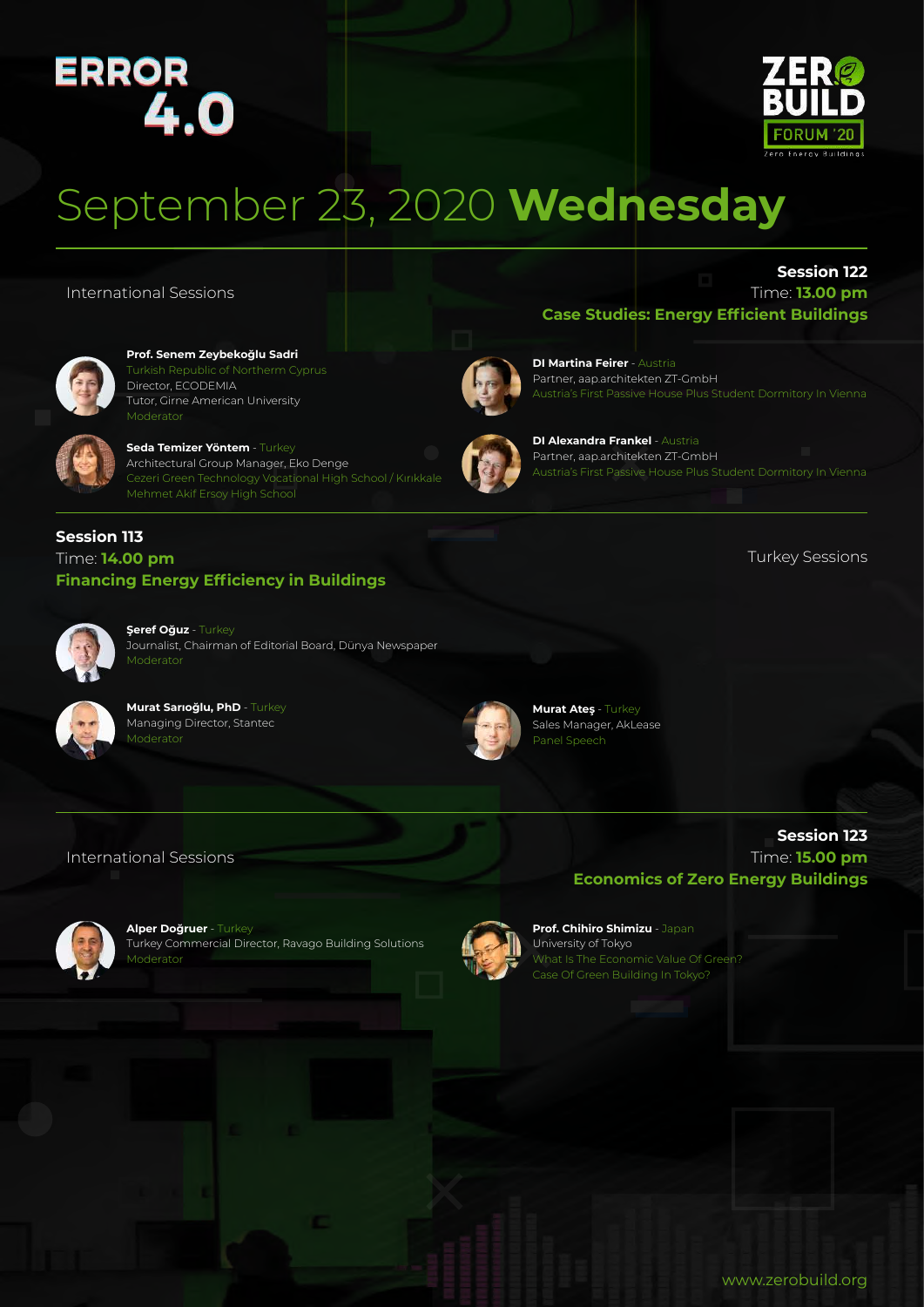

### September 23, 2020 **Wednesday**

#### **Session 114**

Time: **16.00 pm**

**Measurement and Verification, Its role in Energy Performance Contracting**

Turkey Sessions



**Mesut Avcı, PhD** - Turkey Chief Engineer, Stantec / TurSEFF Moderator



#### **Oğuz Kürşat Kabakçı** - Turkey

Energy and Natural Resources Expert, Energy Efficiency and Environment Division, Republic of Turkey Ministry of Energy and Natural Resources Panel Speech



#### **Hakan Olcay** - Turkey

Group Manager, Digital Industry, Siemens Sanayi ve Ticaret A.Ş. Panel Speech



**Volkan Gerdan** - Turkey Energy Solutions Director, Entek Panel Speech

Principal, iVEES t/a Consortio Ltd.

Panel Speech

**Yük. Müh. Rajvant Nijjhar** - United Kingdom (UK)

#### **Session 124** Time: **17.00 pm Zero Energy Buildings for Everyone (1)**

#### International Sessions



**Didem Eryar Ünlü** - Turkey Journalist, Dünya Newspaper Moderator



**Francesco Paolo Lamacchia, PhD** - Italy President, Zero Energy Building Network Italy Zero Energy Buildings: Richness In The Hands Of Everyone



**Miguel Feliz** - Portugal Managing Partner, S317 Consulting Challenges For The Near Future

#### **Session 115** Time: **18.00 pm Zero Energy Economy**



**A. Nuri Bulut** - Turkey Management Consultant, ANB Consulting Moderator



**Prof. Emre Alkin** - Turkey CEO, VERIMDER / Association for Energy Efficiency in Buildings Panel Speech



**Prof. Kerem Alkin** - Turkey President of Board, YENADER / Association of Renewable Energy Researches Panel Speech

Turkey Sessions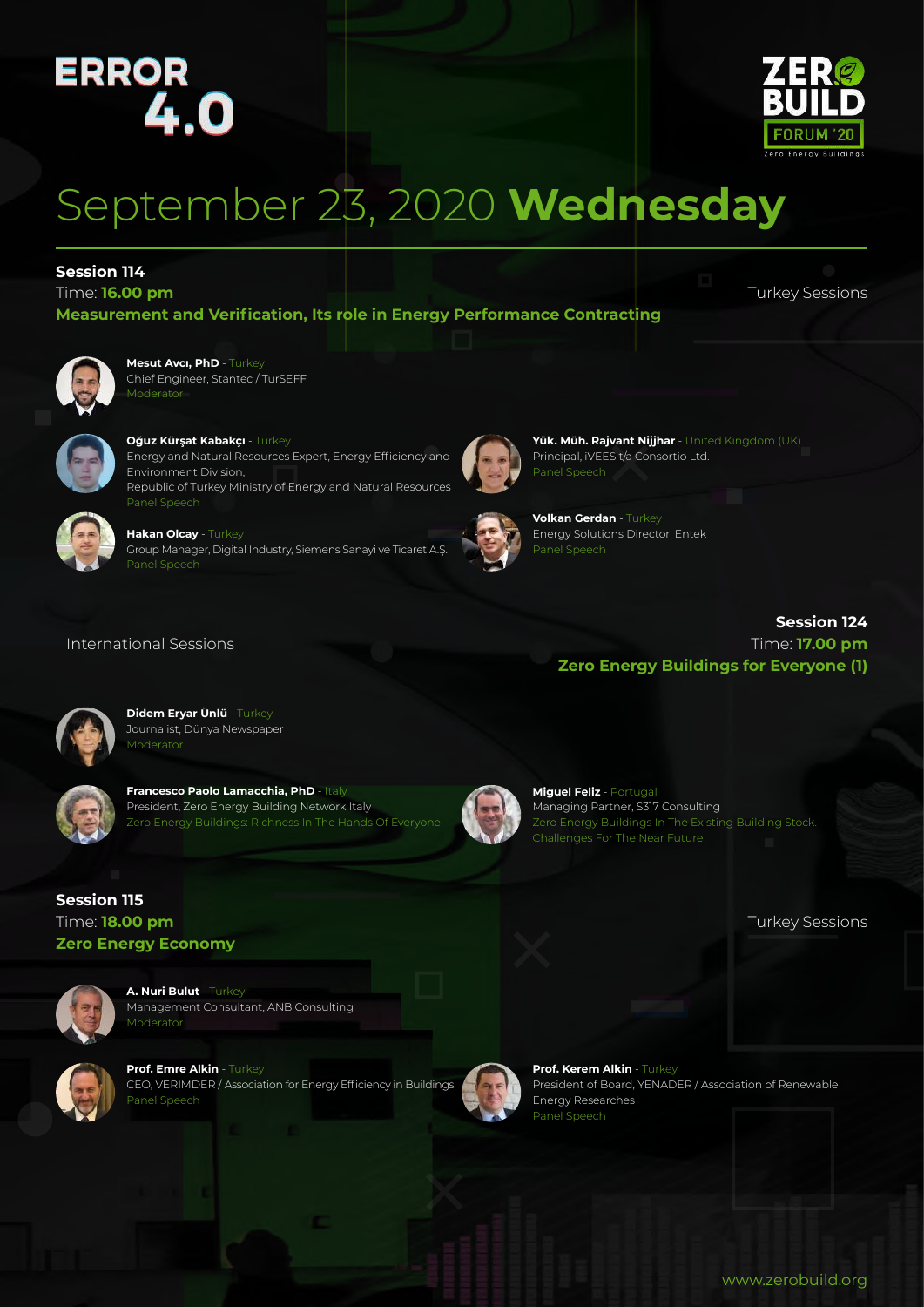

### September 23, 2020 **Wednesday**

International Sessions

#### **Session 125**

Time: **19.00 pm Synergy of energy efficiency, renewable energy and green hydrogen in global energy transformation**

> **Prof. Hasan Heperkan** - Turkey Yıldız Technical University



**Prof. Tanay Sıdkı Uyar** - Turkey President of Board Turkey, EUROSOLAR / European Association of Renewable Energy Moderator

Energy Analyst, Sustainable Urban Energy Team, IRENA / International Renewable Energy Agency



**Julien Marquant - Germany** 

**Yong Chen** - Germany Inovation and Technology Center, IRENA / International Renewable Energy Agency



**Prof. Şener Oktik** - Turkey Honorary Chairmen, GENSED / Turkish Solar Energy Association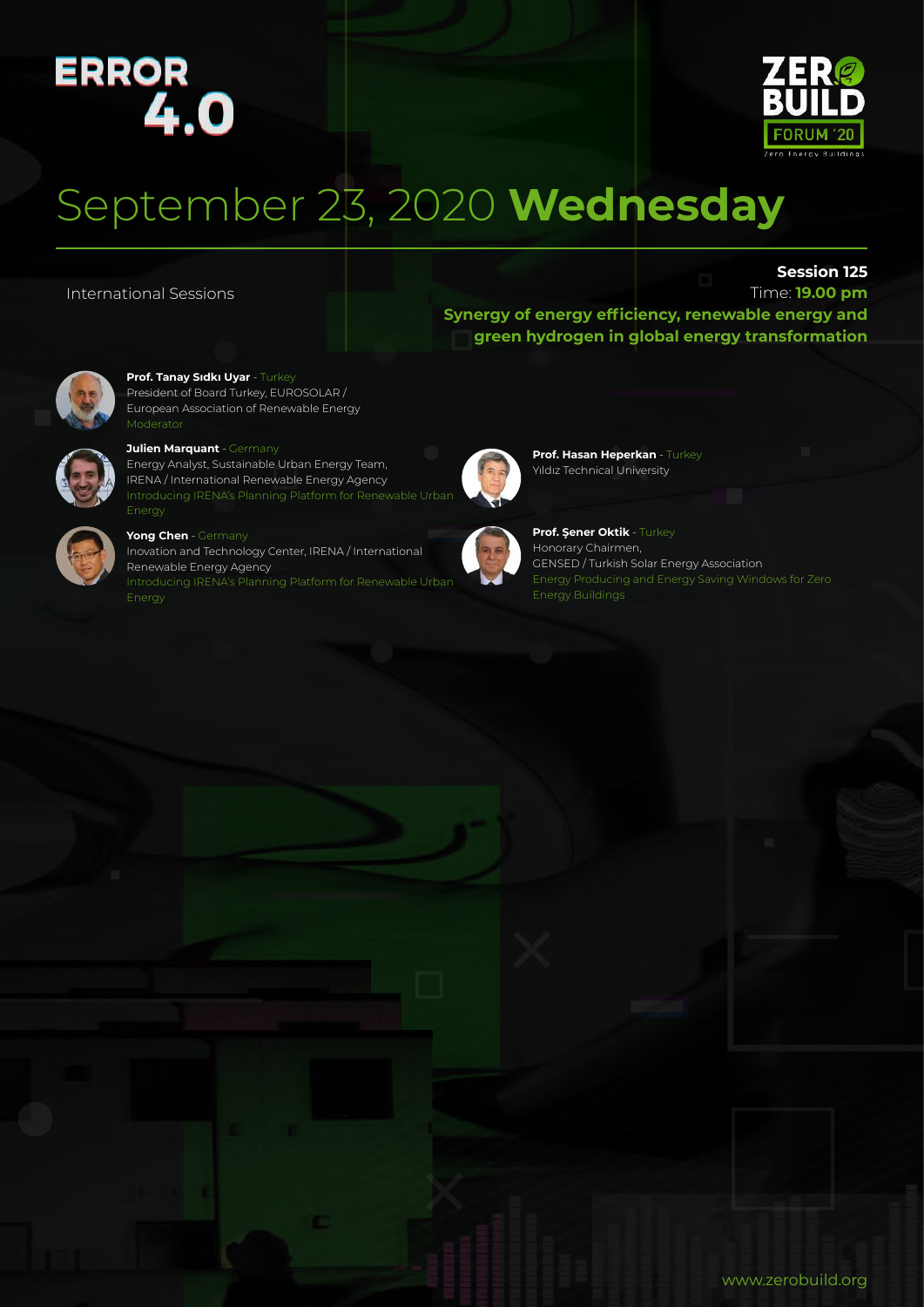

### September 24, 2020 **Thursday**

#### **Session 211**

Time: **10.00 am State Approaches for Zero Energy Buildings (Republic of Turkey Ministry of Environment and Urban Planning)** Turkey Sessions



#### **Filiz Pehlivan** - Turkey

Mechanical Engineer & Founder, FNP Engineering and Consulting Ltd.



#### **H. Namık Sandıkçı** - Turkey Deputy Branch Manager, Republic of Turkey Ministry of Environment and Urban Planning



**Samet Yılancı** - Turkey Environment and Urban Planning Expert, Republic of Turkey Ministry of Environment and Urban Planning Other Countries



#### **Murat Bayram** - Turkey

Head of Energy Efficiency Division, Republic of Turkey Ministry of Environment and Urban Planning

#### International Sessions

**Session 221** Time: **11.00 am Zero Energy Buildings for Everyone (2)**



**Fulya Özgül Koçak** - Turkey CEO, Onduline Avrasya A.Ş. **Moderator** 



**Session 212** Time: **12.00 am**

#### **Assist. Prof. Touraj Ashrafian** - Turkey

Co-director of Building Materials and Physics Lab., Özyeğin University Faculty of Architecture and Design Life Cycle Challenges of Zero Energy Building Design and



**Nuri Cihan Kayaçetin, PhD** - Turkey Lecturer, Middle East Technical University Zero Energy Buildings and Embodied Carbon from Turkish

Turkey Sessions

#### **Approaching Zero Energy Buildings Gamze Karanfil, PhD** - Turkey



#### Department of Energy Systems Engineering,

Karamanoğlu Mehmet Bey University Moderato



#### **Prof. Pınar Mengüç** - Turkey

Director, Center for Energy, Environment and Economy, Özyeğin University Regions by Interdisciplinary and Transdisciplinary Approaches



#### **Prof. Ayşe Zerrin Yılmaz** - Turkey Istanbul Technical University Zero Energy Buildings in Turkey: Present Condition and Roadmap to Success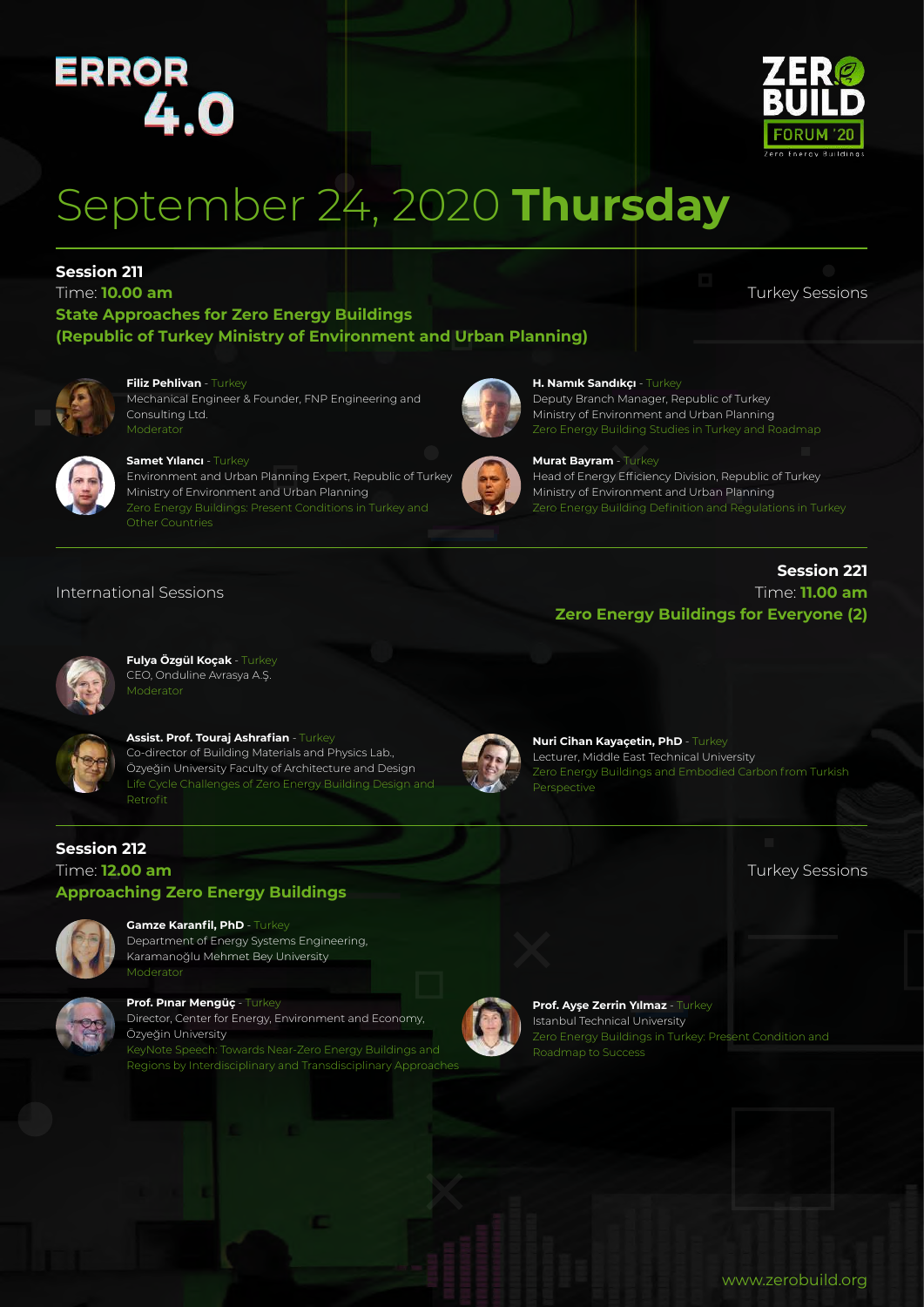

### September 24, 2020 **Thursday**

#### International Sessions

#### **Session 222** Time: **13.00 pm**



**Assoc. Prof. Ece Ceylan Baba** - Turkey Head of Chair, Yeditepe University Department of Architecture Moderator



**Kirsten Henson** - United Kingdom (UK) Director, KLH Sustainability Delivering Net Zero Homes: A case study "Orford Mews"



**Prof. Ambrose Dodoo** - Sweden

Professor in Building Technology, Linnaeus University

**Case Studies: Delivering Net Zero Buildings**

**Prof. Ludwig Rongen** - Germany Founder, RoA Rongen Architects PartG mbB World's Biggest Passive Hause Project: Harbin, Northern China

#### **Session 213** Time: **14.00 pm Case Studies: Energy Efficiency in Buildings**

Turkey Sessions



**Koray Göytan** - Turkey Project Manager, TurSEFF



**Nuray Demirer** - Turkey Architect, General Manager, TAV Airports Panel Speech



**Onur Günduru** - Turkey Managing Partner, Onur Energy

#### **Session 223** Time: **15.00 pm Passivhaus: a route to net zero?**



International Sessions

#### **Prof. Sermin Onaygil** - Turkey

Department Head, Energy Planning and Management Department of Energy Institute, Istanbul Technical University Moderator



**John Palmer** - United Kingdom (UK) Research and Policy Director, Passivhaus Trust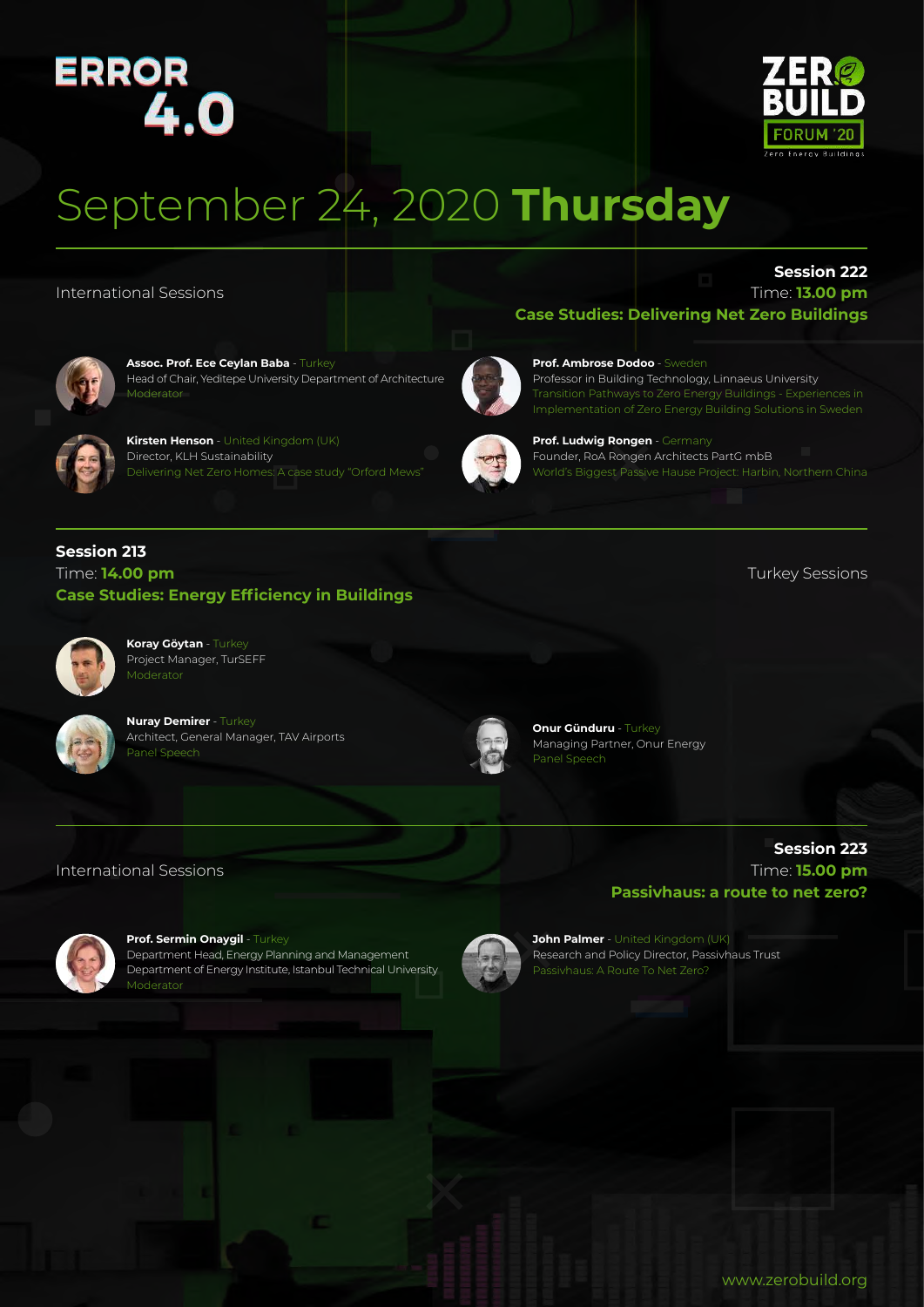

### September 24, 2020 **Thursday**

#### **Session 214**

#### Time: **16.00 pm**

**NGOs Discussing: How to Speed up Transformation Towards Zero Energy Buildings**



#### **Zeki Poyraz** - Turkey

President of Turkey Climate Control Council, TOBB / The Union of Chambers and Commodity Exchanges of Turkey

MÜKAD / Association of Engineer and Architect Women



#### **Esma Sarıaslan** - Turkey President of Board,

Panel Speech **Bülent Şen - Turkey** Vice President of Board ENVERDER / Energy Efficiency Association Panel Speech



#### Vice President of Board İZODER / Association of Thermal Insulation, Waterproofing, Sound Insulation and Fireproofing Materials Panel Speech

Turkey İMSAD / Association of Turkish Construction Material Producers

**Oktay Alptekin** - Turkey Member of Board

**Emrullah Eruslu** - Turkey

Panel Speech



**Ozan Atasoy** - Turkey President of Board İSKİD / Airconditioning and Refrigeration Manufacturers Association Panel Speech

#### International Sessions



#### **Prof. Serdar Çelik** - USA Department of Mechanical Engineering, Southern Illinois University Edwardsville Moderato



#### **Assoc. Prof. James Mathias** - USA Mechanical Engineering Department, Southern Illinois University, Carbondale

Energy Efficient and Cost Effective Solar House



#### **Assoc. Prof. Ulrike Passe** - USA Director, Iowa State University Climates

**Zero Energy Buildings in Hot Climates**



**Assoc. Prof. Saleh Al-Saadi** - Oman Building Energy Systems and the Architectural Engineering Program Coordinator, Department of Civil and Architectural Engineering, Sultan Qaboos University, Oman Zero Energy Building (ZEB) in Hot Climate of Oman: Design

#### **Session 215** Time: **18.00 pm**

#### Turkey Sessions

### **Progressive Approaches Improving Energy Performance in Buildings (1)**



**Arzu Gürkan** - Turkey Deputy General Manager, ENVE Energy **Moderator** 



**Arslan Çağlayan Gürel** - Turkey Heating Sales Senior Region Manager, Daikin Heat Pumps: Decreasing Dependency in Enegy Import



**Ahmet Acar** - Turkey Energy Analyst, Shura Enerji Transformation Centre



**Assoc. Prof. Muhsin Mazman** - Turkey Energy Storage Division Director, TDinamik Energy Energy Storage Systems for Zero Energy Buildings

**Session 224** Time: **17.00 pm**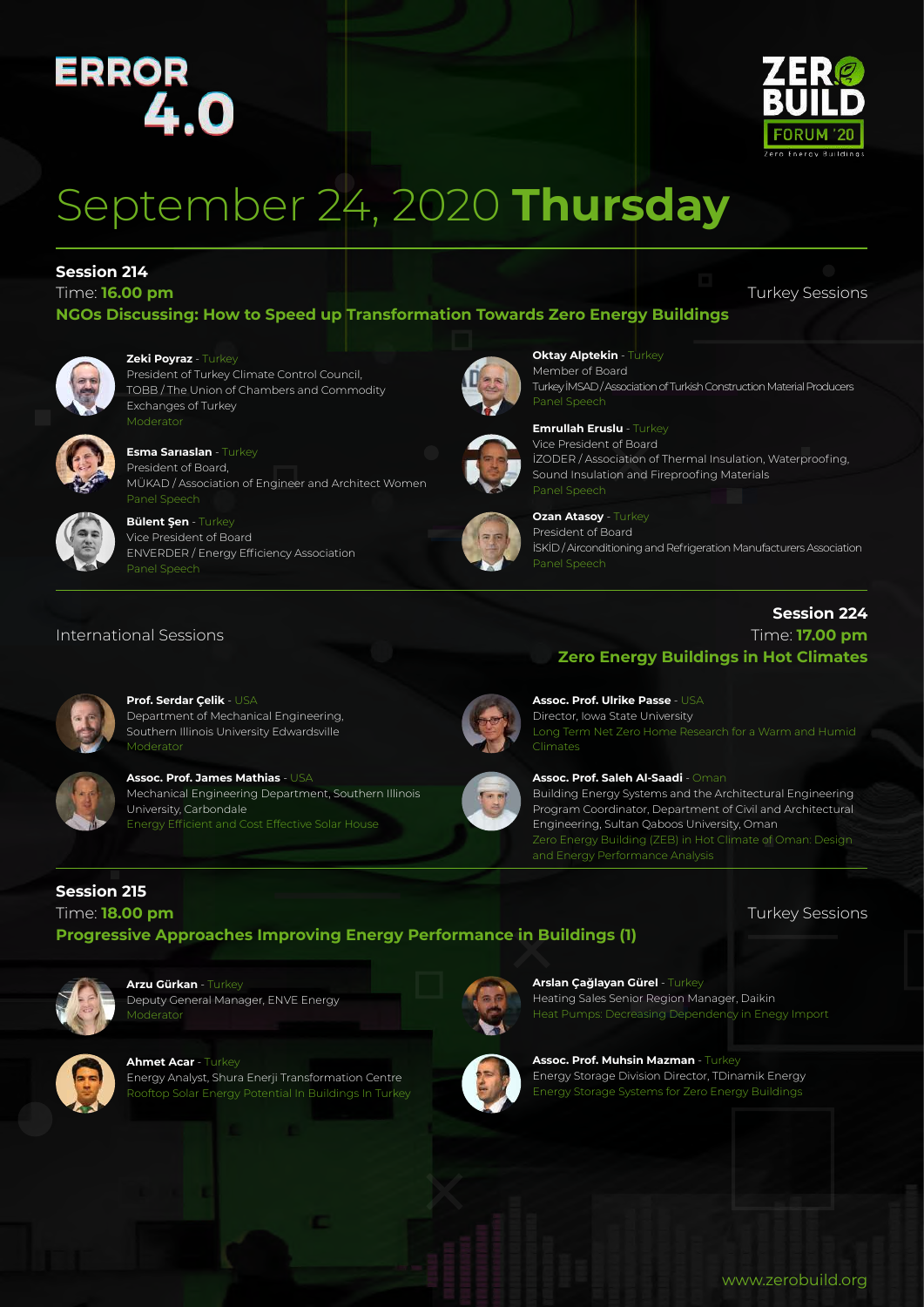

### September 24, 2020 **Thursday**

International Sessions

**Session 225** Time: **19.00 pm Error 4.0 Solution: Zero Energy Buildings**



**Erhan Özdemir** - Turkey Deputy General Manager, ODE Insulation Moderator



**Domenico Maria Caprioli, PhD** - Italy University of Naples Federico II Scarcity As An Opportunity. Lessons From The Outer Space



**Asst.Prof. Amos Darko** - Hong Kong Hong Kong Polytechnic University Combating Climate Change through Green Buildings

Earth Architecture Stabilization: Between Tradition And

**Assoc. Prof. Djamil Ben Ghida** - India Vellore Institute of Technology

### September 25, 2020 **Friday**

#### **Passive House Day**

Organized by SEPEV, Passive House Association of Turkey

Please follow our website for program details

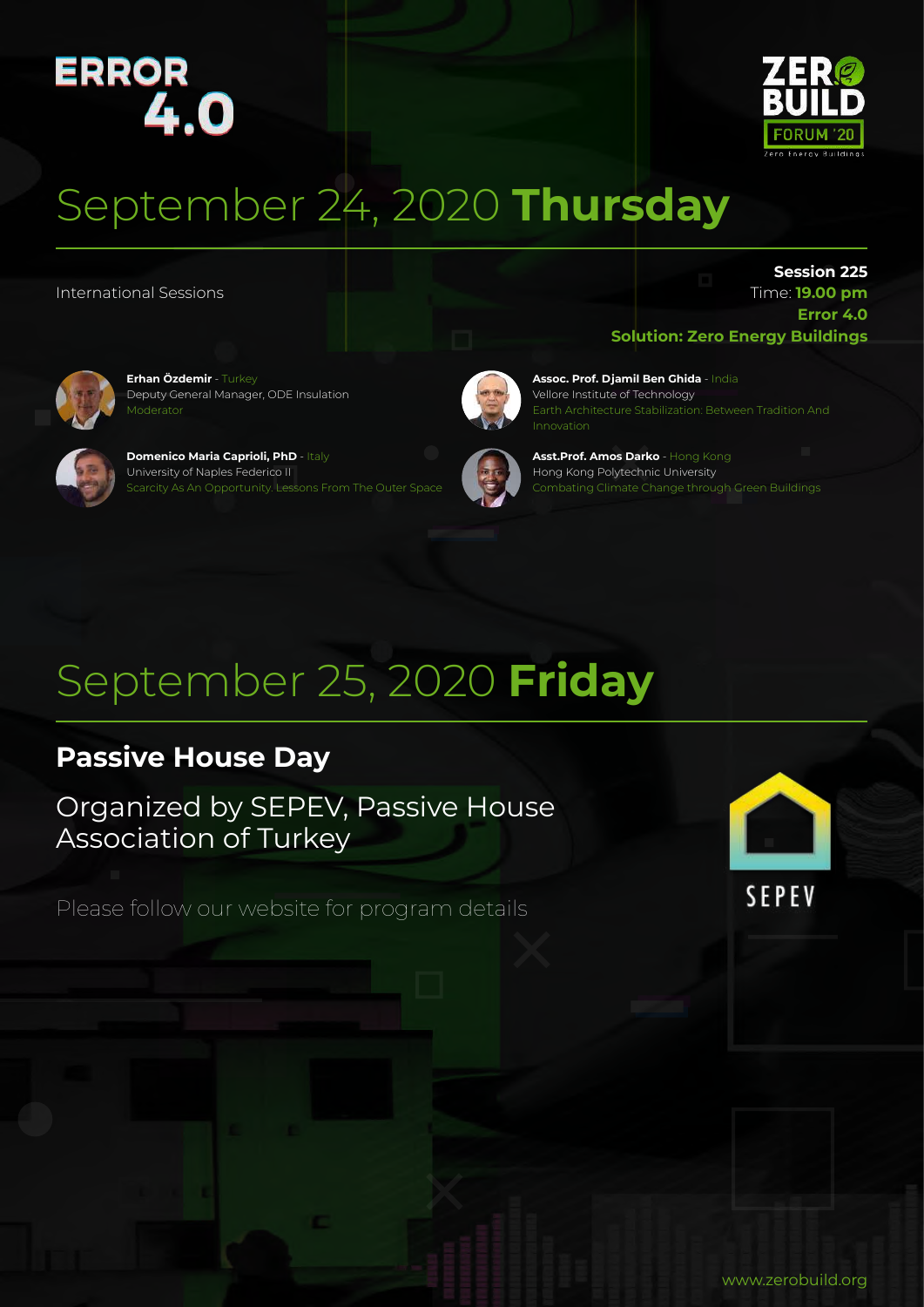

Turkey Sessions

### September 26, 2020 **Saturday**

#### **Session 411**

Time: **10.00 am From Zero Energy Buildings to Smart Cities**



**Celal Toprak** - Turkey Economy News Manager, TGRT President of Board, EGD / Economy Journalists Association Moderato



**Prof. Dr. İbrahim Üçgül** - Turkey Süleyman Demirel University Sustainable Campuses



**Serdar Yumlu, PhD** - Turkey Business Development Director, Sampaş Holding Smart Cities and Urban Transformation



#### **Caner Demir** - Turkey

Mechanical Engineer MSc and Founder, Demir Enerji



**Nursun Doğru** - Turkey Education and Project Coordinator, ECOBUILD Green Building Consultancy

#### **Session 421**

#### International Sessions

Time: **11.00 am Implementation Approaches of Passive Systems and Active Systems in Different Countries**



#### **Banu Pekol, PhD** - Turkey

Cultural Heritage and Capacity Building Manager, KMKD



#### **Yasemin Somuncu** - Turkey

Architect, MA, AA, Key Expert, Technical Assistance for the Implementation of an Energy Efficiency Programme in Schools, DAI Global Belgium SRL Energy Efficiency Implementation in Existing School



**Prof. İlker Kahraman, PhD** - Turkey Lecturer, Faculty of Architecture, Yaşar University

**Session 412**

Time: **12.00 am Glazing and Profiles in Zero Energy Buildings**



**Sefa Ertan** - Turkey Business Associates Development Manager, Şişecam Düzcam Moderator



**Hüseyin Gökdemir** - Turkey R&D Manager, Cuhadaroglu Metal A.Ş. Facades in Zero Energy Buildings



**Didem Kale** - Turkey R&D Manager, Deceuninck / Ege Profil VC Profiles in Zero Energy Buildings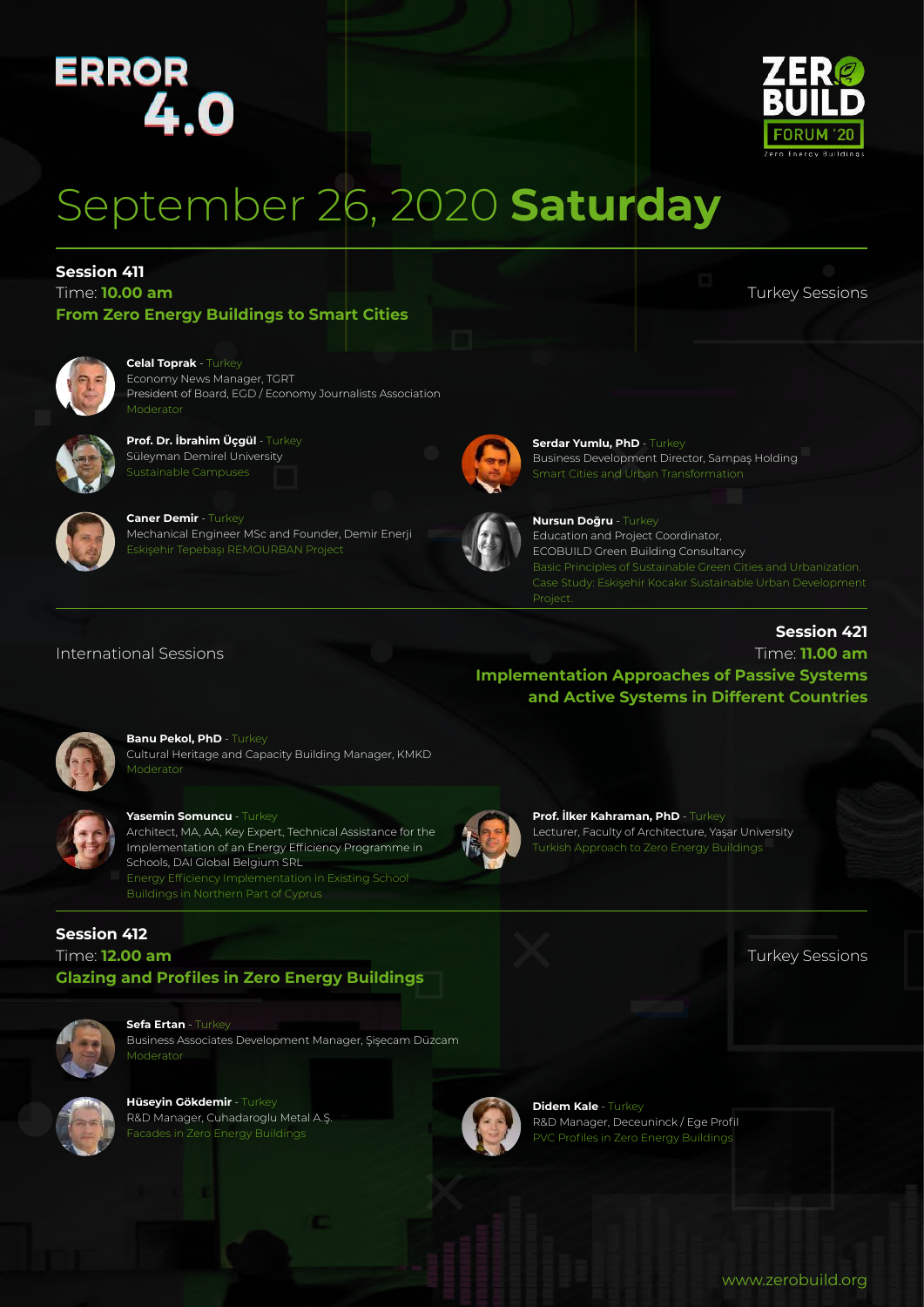

**Session 422**

### September 26, 2020 **Saturday**

International Sessions

Time: **13.00 pm Zero Energy Buildings: a reached target or a starting point?**



**Assoc. Prof. Canan Acar** - Turkey Department of Energy Systems Engineering, Bahçeşehir University Moderator

**Assoc. Prof. Enrico Fabrizio** - Italy Associate Editor of Sustainable Cities and Society Politecnico di Torino

A Starting Point? State Of The Art On Existing Researches On

#### **Session 413** Time: **14.00 pm Energy Efficiency in State Buildings**



**Çetin Ünsalan** - Turkey Journalist, TV and Radio Programmer loderato



**Levent Yazıcı** - Turkey Energy Manager, Governorship of Bursa



**Assoc. Prof. Selmin Ener Ruşen** - Turkey Department of Energy Systems Engineering, Karamanoğlu Mehmet Bey University

#### International Sessions



**Prof. Buket Ayşegül Özbakır** - Turkey Department of City and Regional Planning, Yıldız Teknik University Moderator

**Asst. Prof. Carlos Jimenez Bescos** - United Kingdom Architecture and Built Environment, University of Nottingham Passivhaus in Different Climates: Techniques, Challenges and



lic School In Viladecans/Barcelona **Bachir Nebia** - United Kingdom (UK)

**Micheel Wassouf** - Spain CEO, Energiehaus Arquitectos



Passivhaus Designer, Development Manager, Roberts & Treguer Ltd. Blaker Road Case Study: A Newly Erected Residential Schemes That Have Been Designed And Built To Passivhaus Standard In London.

**Session 414** Time: **16.00 pm Zero Energy Buildings and Thermal Insulation**

Opportunities for Vernacular Architecture



**Levent Pelesen** - Turkey Member of Board of Presidents IZODER Association of Thermal Insulation, Waterproofing, Sound Insulation and Fireproofing Materials Moderato



**Mustafa Kemal Sevindir, PhD** - Turkey Yıldız Technical University National Regulations and Zero Energy Buildings



**Timur Diz** - Turkey

General Secretary, IZODER Association of Thermal Insulation, Waterproofing, Sound Insulation and Fireproofing Materials Zero Energy Buildings and Thermal Insulation

Turkey Sessions

**Session 423** Time: **15.00 pm**

**Case Studies: Passive Houses**

www.zerobuild.org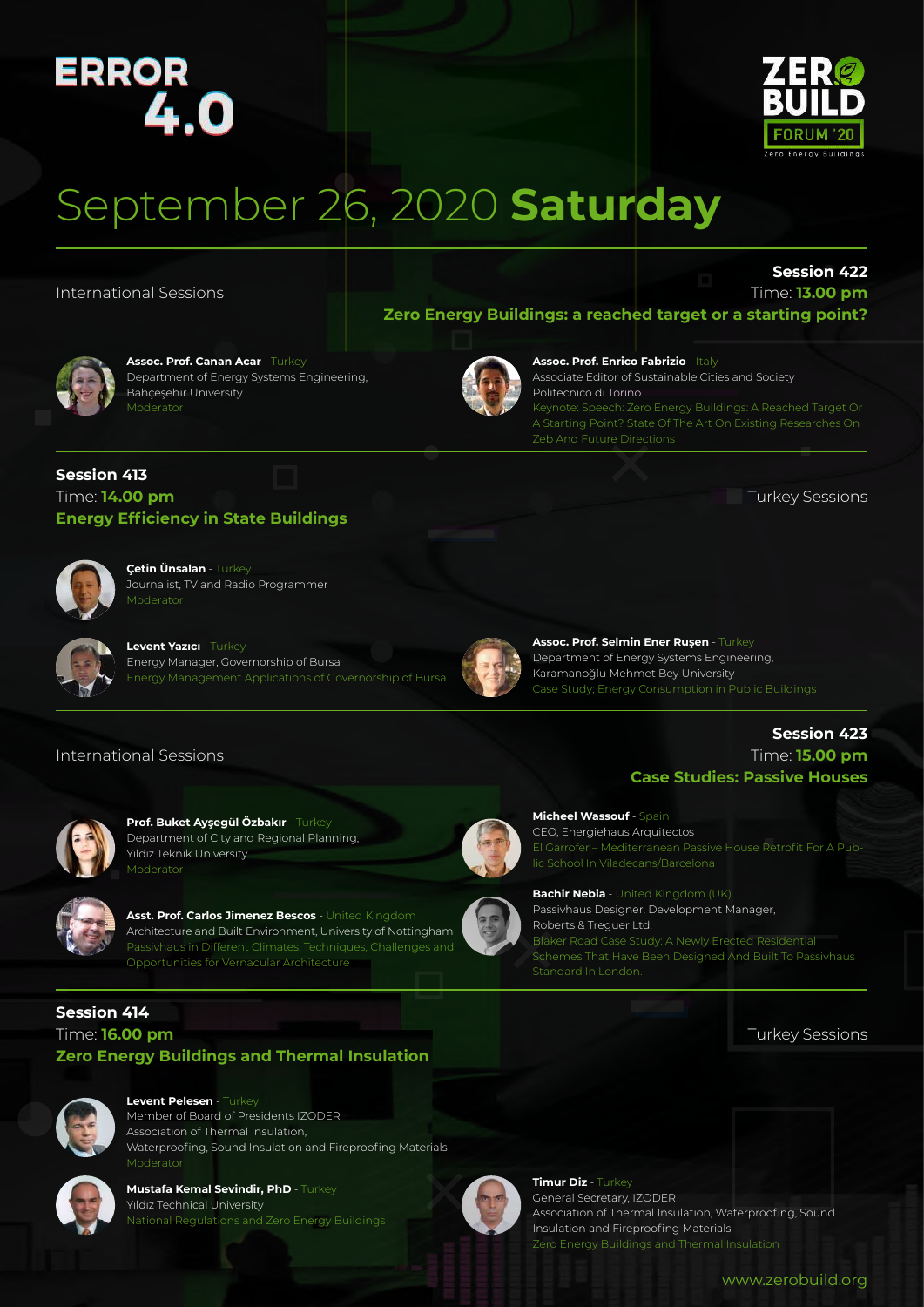

### September 26, 2020 **Saturday**

#### International Sessions

#### **Session 424** Time: **17.00 pm**



#### **Nil Kutlar** - Turkey

MSc Architec, Building Energy Efficiency Expert, CEEE / Center for Energy, Environment, Economy, Özyeğin University Moderato



**Prof. Salih Ofluoğlu** - Turkey Head Department of Informatics, Mimar Sinan Fine Arts University

Sustainable and High-Performance Buildings



#### **Milad Ashouri, PhD** - Canada Senior Data Scientist, EnerZam Inc.

School of Architecture, Vellore Institute of Technology

**Zero Energy Buildings & Building Information Modeling**

**Assoc. Prof. Sandeep Joshua Kota** - India

for Designing Net-Zero Buildings

Efficiency projects

#### **Session 415** Time: **18.00 pm Zero Energy Buildings and Building Materials**

Turkey Sessions

**Session 425** Time: **19.00 pm**

**Energy Digitalization**



#### **Prof. İbrahim Uzun** - Turkey Lecturer, Mechanical Engineering Department, Kırıkkale University



#### **Bengül Böke Diz** - Turkey

Civil Engineer, Technical Marketing Manager, ODE Yalıtım The Role of Thermal Insulation in Zero Energy Buildings



**Yudum Demirkol** - Turkey Architectural Glass Asistant Product Manager, Şişecam Glazing for Zero Energy Buildings



**Ozan Kovancı, PhD - Turkey** Product Manager, GF Hakan Plastik



**İhsan Tolga Akar** - Turkey Managing Director, Assan Panel Sanayi ve Ticaret A.Ş. Energy Efficiency Solutions in Industrial Buildings

#### International Sessions



**Metin Can** - Turkey Journalist, Technology Writer Moderator



**Mehmet Sağlam** - Turkey Turkey, Central Asia & Pakistan Digital Energy VP, Schneider Electric Digital Energy Management in Buildings



**Dilara Göker** - Turkey R&D Projects Manager, REENGEN Using AI and IoT to Improve Energy Efficiency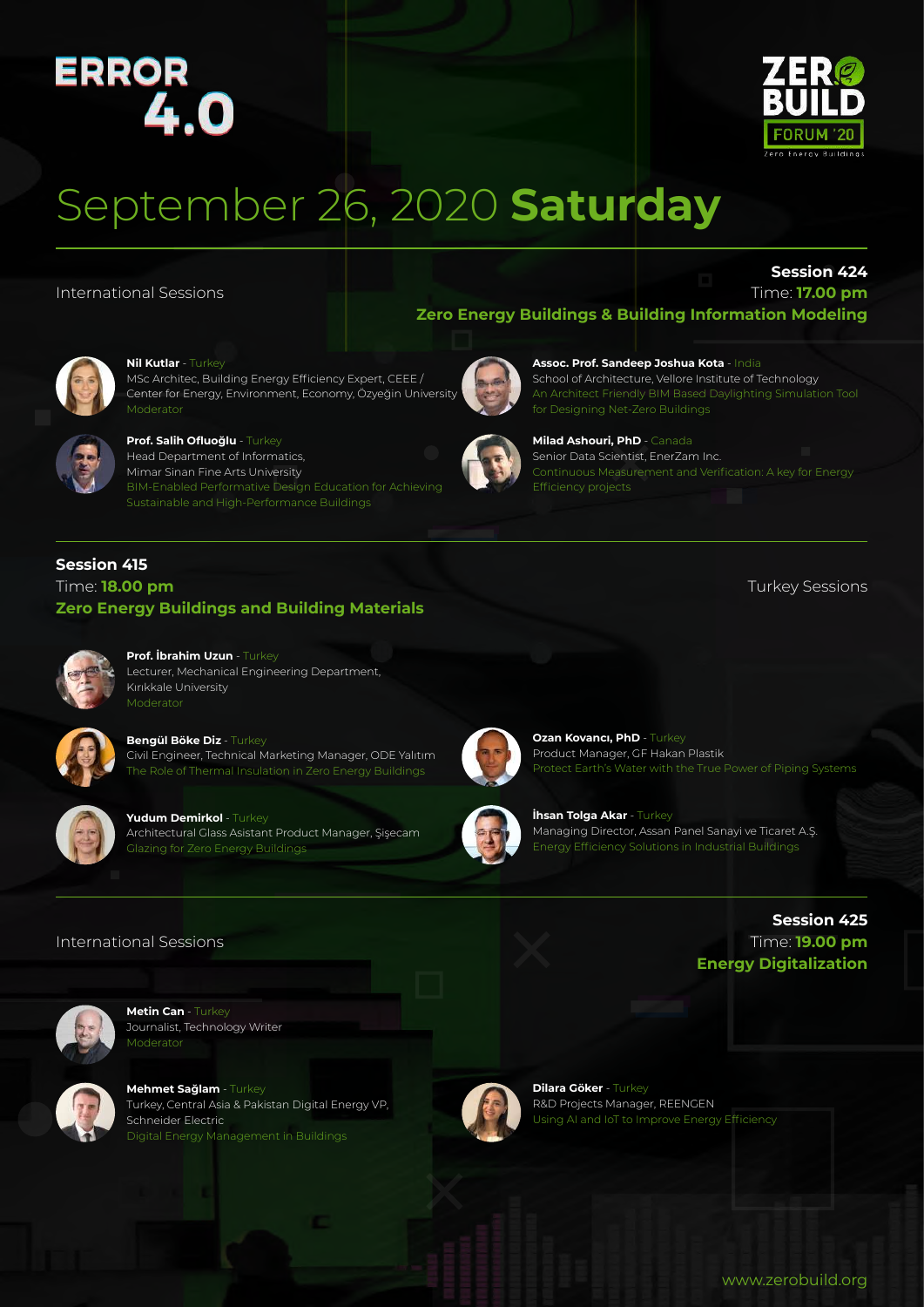## **ERROR**



### September 27, 2020 **Sunday**

#### **Session 511**

Time: **10.00 am Zero Energy Buildings and Eco-Integrated Design (1)** Turkey Sessions



#### **Nevin Güney Tok** - Turkey Mechanical Engineer, Founder, Karakalem Facade Design Member of Honorary Board, GALSİAD



#### **Süleyman Akım** - Turkey Founding Partner, AKIM Engineering LOOP Group Integrated Eco-Design



#### **Murat Çakan, PhD** - Turkey Faculty of Mechanical Engineering, Istanbul Technical University LOOP Group Integrated Eco-Design Natural Ventilation, Evaporative Cooling and Phase Change Materials in Eco Design



#### **Ekin Güven** - Turkey E-G Architecture LOOP Group Integrated Eco-Design Ecological Building Materials and Soil Building Trials

**Erden Güven** - Turkey E-G Architecture LOOP Group Integrated Eco-Design Ecological Building Materials and Soil Building Trials

#### **Session 521**

#### Time: **11.00 am Progressive Approaches Improving Energy Performance in Buildings (2)**



**Onur Günduru** - Turkey Managing Partner, Onur Energy Moderato



**Prof. Yunus Ali Çengel** - Turkey University of Nevada, Reno Artificial Inteligence in Energy Systems



#### **Assoc. Prof. Yiğit Can Altan** - Turkey Civil Engineering Department, Özyeğin University Variations at The Facade Temperature of The Buildings Due To Stability of The Atmospheric Boundary Layer

**Prof. Hakan Fehmi Öztop** - Turkey Department of Mechanical Engineering, Fırat University **Applications** 

#### **Session 512** Time: **12.00 am**

International Sessions

#### **Zero Energy Buildings and Eco-Integrated Design (2)**



**Ayşe Gökşen Ak** - Turkey Passive House Designer, Architect, SEPEV / Zero Energy and Passive House Association of Turkey Moderator



**Assoc. Prof. Özgür Üstün** - Turkey Faculty of Electrical and Electronics Engineering, Istanbul Technical University LOOP Group Integrated Eco-Design Green Energy and Green Mobility





Freelance Waste-to-Energy Technologies & Sustainability Consultant LOOP Group Integrated Eco-Design

Microalgae: 2.4 Billion-year-old Experience of Carbon and



#### **Fatma Akım** - Turkey

Founding Partner, AKIM Engineering LOOP Group Integrated Eco-Design An Example of Integrated Eco Design Solar Decathlon Africa, Reyard House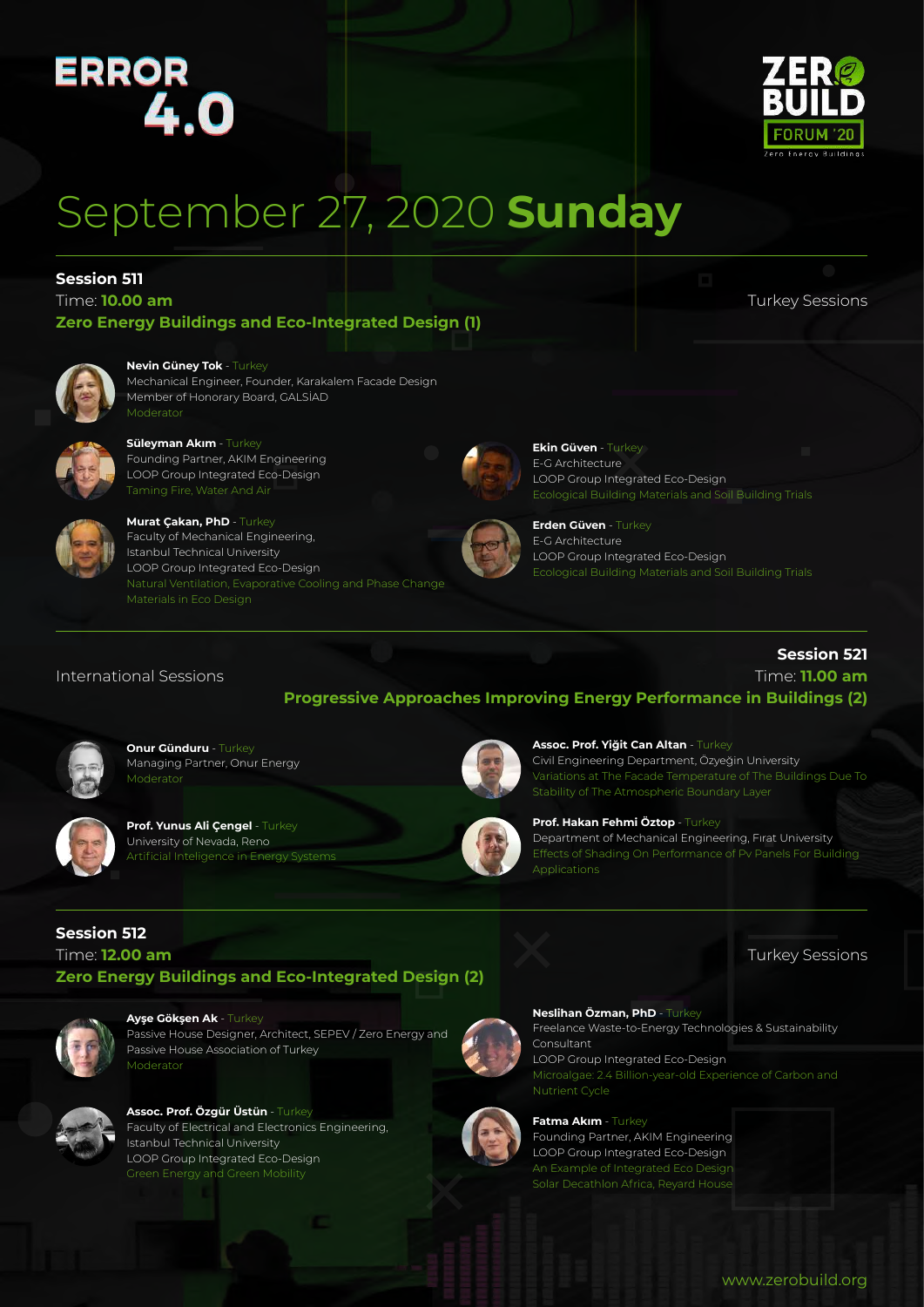

**Session 522** Time: **13.00 pm Zero for All**

### September 27, 2020 **Sunday**

International Sessions



**Tuğba Salman Gürcan** - Turkey Interior Architect & Certified Passive House Designer Founding Director, SEPEV / Zero Energy and Passive House Association of Turkey Moderato



**Prof. Birol Kılkış** - Turkey Energy Systems Director, Polar Project and Technology Net Zero-Energy, Zero-Exergy, or Zero-Carbon?



**Meltem Bayraktar** - Turkey

Urban Efficiency and Climate Manager, WRI / World Resources Institute Turkey Sustainable Cities Zero Carbon Buildings for All

#### **Session 513** Time: **14.00 pm Zero Energy Buildings & Climatic Data**

Turkey Sessions

**Session 523**



#### **Levent Yalçın, PhD** - Turkey Researcher Meteorologist, Metosfer

Radio Programmer, Voice of Meteorology Radio "Green Radio" Moderato



#### **Prof. Serdar Çelik** - USA Department of Mechanical Engineering, Southern Illinois University Edwardsville Designing HVAC Systems with Surrounding Environmental Challenges and Opportunities in Mind



#### **Asst. Prof. Deniz Demirhan** - Turkey Department of Meterological Engineering, Istanbul Technical University Climatic factors that might effect the construction industry



#### **Mesut Tanyel** - Luxembourg Architect, Founder, Tanyel Atelier de Architecture Sarl. management

#### International Sessions

Time: **15.00 pm Energy Digitalization and Distributed Energy Systems in Buildings**



#### **Prof. Kamil Çağatay Bayındır** - Turkey President of Board, EDİDER / Energy Digitalization Association Moderato



#### **Alper Terciyanlı, PhD** - Turkey CEO, Inavitas Energy Digitalization and Distributed Energy Systems in



#### **Cihad Terzioğlu, PhD** - Turkey Chairman, MÜSİAD / Independent Industrialists and Businessmen Association Energy and Mining Council

Impact ofEnergy Efficiency And Digitalization To Continue The Clean Energy Transformation And Sustain The Fight Against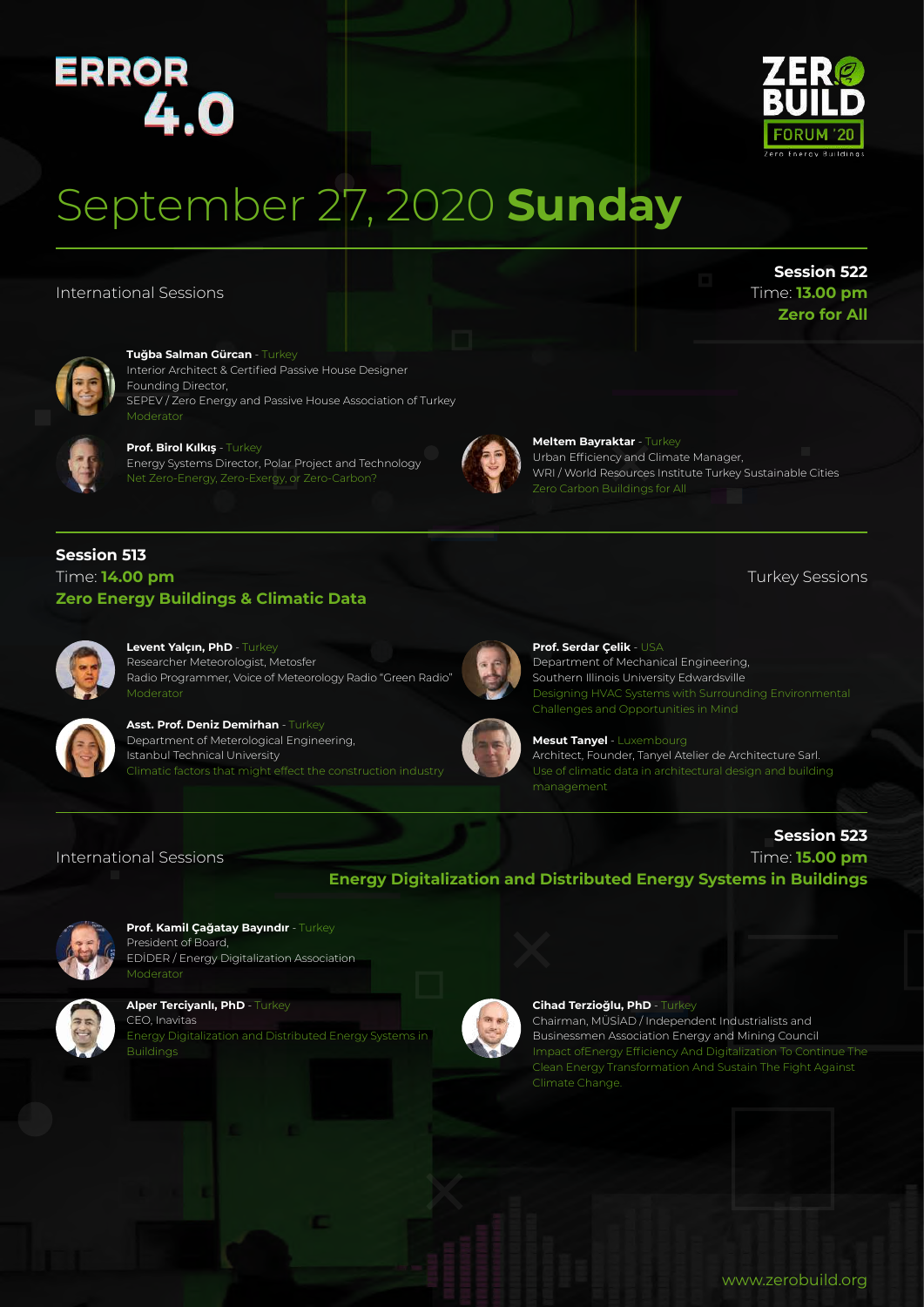

### September 27, 2020 **Sunday**

#### **Session 514**

Time: **16.00 pm Youth Ask about Zero Energy Buildings**



#### **Ertuğrul Şen** - Turkey

Member of Turkey Climate Control Council, TOBB The Union of Chambers and Commodity Exchanges of Turkey **Moderator** 



#### **Kemal Evcioğlu** - Turkey Chairman, UTTMD / International Association of Facilities

Technical Managers Panel Speech



#### **Altuğ Karataş** - Turkey

Vice Chairman, MÜSİAD / Independent Industrialists and Businessmen Association Energy and Mining Council Panel Speech

#### International Sessions



**Yasemin Salih** - Turkey Journalist, Dünya Newspaper Moderator

Member of Advisory Board ,

**Selen İnal** - Turkey

Panel Speech

Moderato



#### Time: **17.00 pm Women Impact in Zero Energy Buildings**

#### **Züleyha Özcan** - Turkey

Mechanical Engineer and Manager,Derin Mechanical Engineering Vice President of Board, MÜKAD / Association of Engineer and Architect Women Panel Speech

**Enise Burcu Derinboğaz** - Turkey Architect, Founder, Praxis Landscape Member, TWRE / Turkish Women in Renewable Energy Panel Speech

#### **Session 515** Time: **18.00 pm Geothermal Energy and Zero Energy Buildings**

Business Development Manager, TurSEFF

WiRE Turkey / Women in Renewable Energy



#### **Ufuk Şentürk** - Turkey

President Of Board, JESDER / Association of Geothermal Power Plant Investors



#### **Prof. Alper Baba** - Turkey Vice Chancellor, IYTE / İzmir Institute of Technology Direct Use of Geothermal Energy and its Environmental Problems



**Yusuf Ulutürk** - Turkey Genral Manager, AFJET Geothermal District Heating and Environmental Effects



**Cannur Bozkurt** - Turkey Consultant, Armoni Consultancy Geothermal Energy Direct Use Applications of Turkey; Challenges and Opportunities

Turkey Sessions

**Session 524**